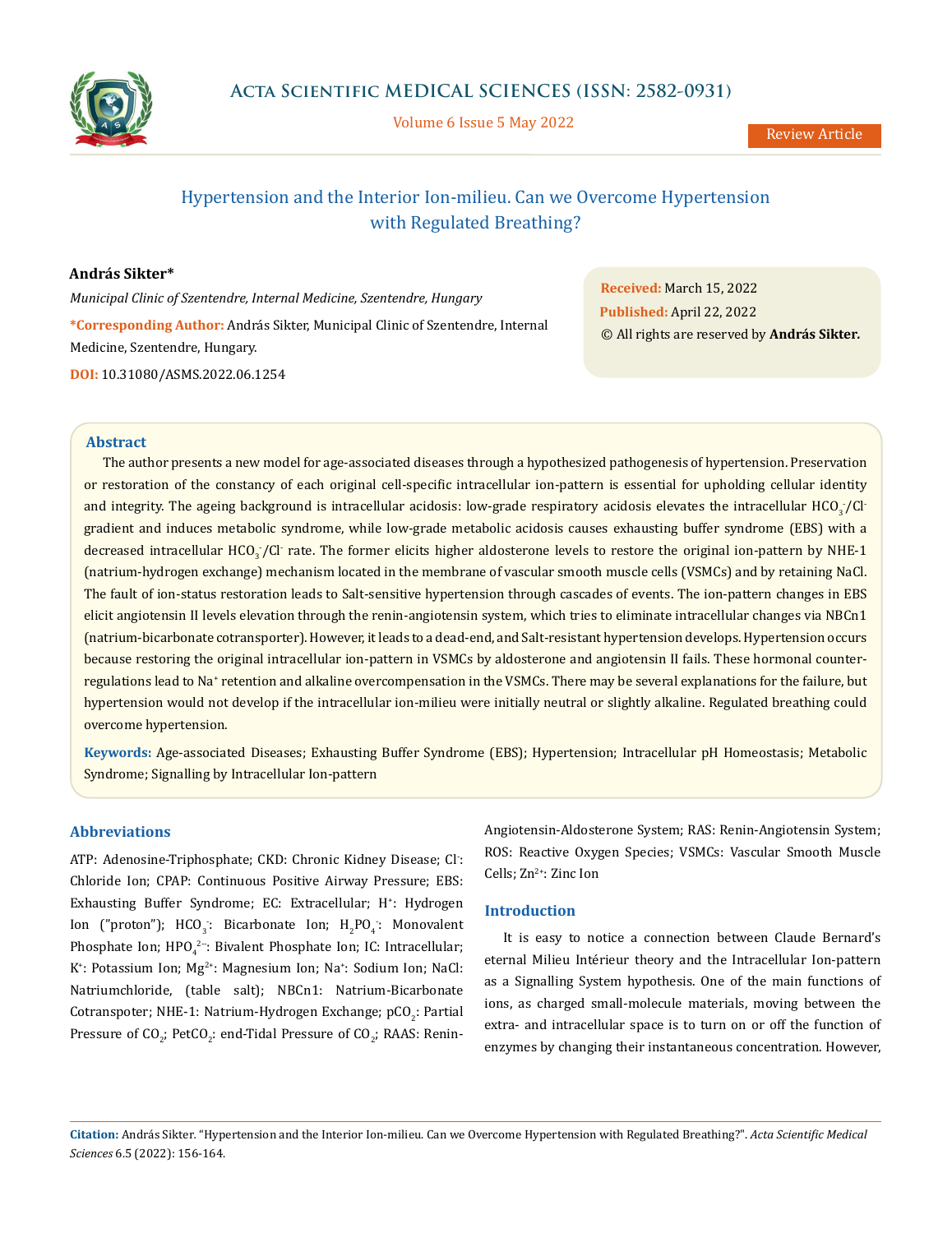the accurate assessment of this role is impossible, as different ions sometimes affect the operation of hundreds (like  $Mg^{2+}$ ) or all (like H+ ) enzymes. (The need to put forward this hypothesis is also supported by the fact that there are no clinical methods for measuring intracellular ion concentrations and pH. On the other hand, if we put together all pieces of the puzzle, we can see the big picture.) The body's cells' determined physiological extra- and intracellular ion concentrations are the parts of their own identity. A durable deviation from the physiological ion levels is abnormal; it suggests a disease, but the medical practice often turns a blind eye to those. E. g., it accepts the "compensated" acid-base disturbances as being normal and such data that are not normal, e.g., physiological ranges in the blood acid-base parameters. The currently accepted physiological range of arterial pCO $_2$  (35-45 mmHg) is too broad and we recommend to use 38-42 instead that is currently accepted by the minority [1].

This paper wants to demonstrate through the pathogenesis of hypertension, among others, that the body insists (or would insist) on maintaining and restoring all the original extra- and intracellular ion concentrations, which can be the primary strategy for regulating the body. An alpha command for the organism is: detect the deviations from the physiological levels and restore them to the original states again and again. Unfortunately, this is often mathematically and logically impossible; the doctor can help the body create a better, more realistic environment for recovery. Hormonal restoration often leads to dead ends and dysregulation, so the non-hormonal pathways should be favoured  $[2]$ .

The other issue is that, contrary to popular belief, the Second Law of Thermodynamics also applies in biology: it is called ageing. It has already been proved that ageing-associated changes in entropy can be a consequence of the Second Law of Thermodynamics, as the law is also applicable to open systems  $[3]$ . Ageing is associated with intracellular acidosis due to chronic respiratory and (or) metabolic acidosis. At the same time, the body does not tolerate even low-grade acidosis and therefore counter-regulates it, which results in age-associated disorders.

In connection with the pathogenesis of hypertension, it has been revealed that the intracellular pH and the preservation of the other ions' original concentration levels are similarly crucial for the body; therefore, it takes steps. In the end, it is difficult to

decide whether the first (mildly acidic) damage of the cells or the humoral-hormonal defense against it causes more trouble. And it also turns out that Claude Bernad was right when he suggested preserving the original interior milieu status.

Homeostasis and allostatic defense often do not mean restoring the original state but stabilizing the metabolism  $[4]$ . If the stabilized form permanently differs from the original, it is pathological per se and leads to disease. The author of the present paper wants to point out how a doctor could help the regulation with simple natural tools and substances - working not against, but for it.

# **Role of intracellular ion-pattern in the cellular identity and integrity**

The identity and integrity of the differentiated cells are paramount to maintaining health [5]. The **i**dentity of the cells depends on their genomes and particular lineage identity [6]. Each cell has its own resting intracellular ion-pattern determined by these ion concentrations together. "Intracellular ions together" is an entity that is one of the basic intracellular signalling systems [7-9]. The intracellular ion milieu represents the "software of the cell" compared to the hardware of the genome, as its current composition largely determines the biochemical processes currently taking place in the cell. It has a dual function: on the one hand, it mediates the racial and unique identities encoded in the "hardware" (genome), and on the other hand, it has to respond to changes and challenges caused by the environment. However, after performing the tasks, it should always regain its original state; otherwise, it loses its identity, and the integrity of the cell will be damaged. It is a challenging dual-task, so the cell (and organism) can often not meet challenges.

It seems impossible to remain unchanged in an ever-changing environment. Researchers of the allostasis theory believe that maintaining the internal environment and homeostasis under changing circumstances is only possible by changing the internal environment ("to maintain stability through change") [4]. Prolonged or repeated stress leads to allostatic load, overload and diseases [10]. The chronic social defeat stress model is an excellent example of allostatic load. The experimental animal model used for many years demonstrates that repeated or prolonged social defeat causes rodent cardiovascular lesions and diseases [11].

**Citation:** András Sikter*.* "Hypertension and the Interior Ion-milieu. Can we Overcome Hypertension with Regulated Breathing?". *Acta Scientific Medical Sciences* 6.5 (2022): 156-164.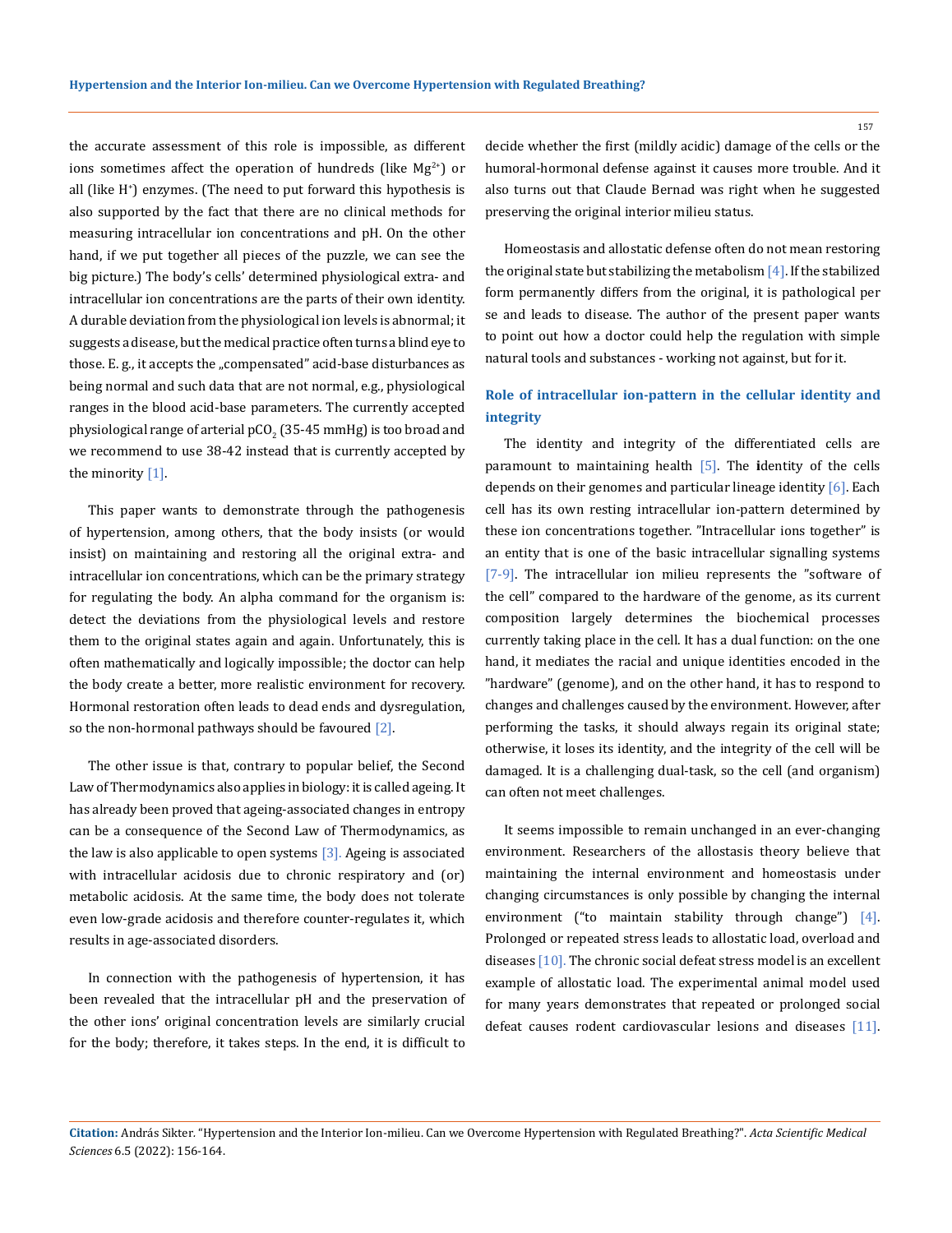Brouillard., *et al*. described that loss causes bradypnea in the defeated individuals - which they could not interpret  $[11]$ . Sikter. *et al*. pointed out that the body induces metabolic alkalosis to compensate for chronic respiratory acidosis [2]. Most clinicians see the permanent persistence of compensated respiratory acidosis as an "acceptable compromise," even though the body's intracellular and extracellular ion composition changes fundamentally and permanently. According to the present hypothesis, this acceptance is a capital error  $[12]$ . On the one hand, intracellular acidosis does not entirely disappear, and on the other hand, the  $HCO_{3}/Cl$  ratio changes significantly. Third, this altered ion-milieu stabilizes, meaning the body cannot preserve its identity, which is the most significant concern. The explanation for acceptance is that most clinicians consider ions to be tertiary actors and far underestimate the importance of the stability of original ion-patterns; they allow too wide limits for normal ion concentration ranges.

Ions affect each other's concentrations in many ways, which can only be described by equations containing many unknowns, often without an excellent mathematical solution [2]. Our working hypothesis is that cells should independently restore their physiological intracellular ionic milieu, as the body's humoral and hormonal defense system usually lead to dysregulation and metabolic remodelling. Although it is essential to maintain the concentration of all ions at their physiological levels, both intraand extracellularly, regulation prioritizes pH homeostasis, even at the expense of other ions. (This includes, but is not limited to the "compensated" acid-base disorders.) Intracellular acidosis slows down many metabolic processes, while mild alkalosis accelerates them  $[13]$ . This effect is mainly explained by reversible changes in the pH-dependent tertiary structure of proteins. The H<sup>+</sup> has a more substantial impact on the cytoplasm than other ions, as the pH acts on each enzyme in much the same direction, thus multiplying its effect [14].

#### **Age-associated disorders**

Ageing is an objective process that can be approached in many ways: the phenomenon of 'wear and tear', 'the accumulation of a wide variety of molecular and cellular damage over time', the biological manifestation of the Second Law of Thermodynamics, and so on  $\left[3\right]$ . The cytoplasmic mass and ATP-producing capacity of most cells are also reduced [9]. Mitochondrial dysfunction plays

an essential role in developing age-related diseases [15]. One of the most critical trends in intracellular ion-patterns is intracellular acidification, which is often not observed due to the rapid hormonal counter-regulation. It is associated with lower energy levels, metabolism, reduced oxygen and energy use. One indirect evidence of this is the existence of the hibernated myocardium [16]. Research on pH homeostasis has become a popular trend today, as many have recognized that intracellular pH strongly influences almost all metabolic pathways [17].

In the case of insufficient energy supply, the body's defense system favours moderate acidosis over alkalosis because it results in a more stable metabolic balance in the short term. Proponents of the theory of "permissive hypercapnia" have consistently argued that moderate protective acidosis in acute diseases helps overcome energetic and metabolic difficulties [18]. However, acidosis regulates metabolism unfavourably in the long run. Multidirectional and intense hormonal counter-regulation of intracellular acidosis plays a prominent role in age-associated diseases [2].

Many somatic, psychic, cognitive, and neurological diseases have been associated with ageing, in which intracellular proton accumulation (= acidosis) and its counter-regulation plays an important role [2,19,20]. Cardiovascular diseases, hypertension, cancer, osteoarthritis, diabetes mellitus, osteoporosis, dementia, depression are the most common age-related diseases; they are already widespread by the age of fifty. In the following, we will focus on primary hypertension.

Sikter and Sonne's hypothesis suggests that both Salt-sensitive and Salt-resistant hypertension are preceded by low-grade intracellular acidosis of cells [21]. The RAAS responds mainly by secreting aldosterone or renin-angiotensin, respectively. It can be assumed that aldosterone regulation is partially separated from the renin-angiotensin system because it has an opposite effect on the intracellular and extracellular ratio of  $HCO_{3}/Cl$ , which is a crucial cornerstone in the regulation of hypertension (see later). According to the available literature, RAAS-mediated ion transport and exchange mechanisms, if worked precisely, would accurately neutralize intracellular acidosis and restore the intraand extracellular ratio of HCO $_3^{\cdot}/$ Cl $\cdot$  in any case. The facts show that counter-regulation works to restore the original ionic environment,

**Citation:** András Sikter*.* "Hypertension and the Interior Ion-milieu. Can we Overcome Hypertension with Regulated Breathing?". *Acta Scientific Medical Sciences* 6.5 (2022): 156-164.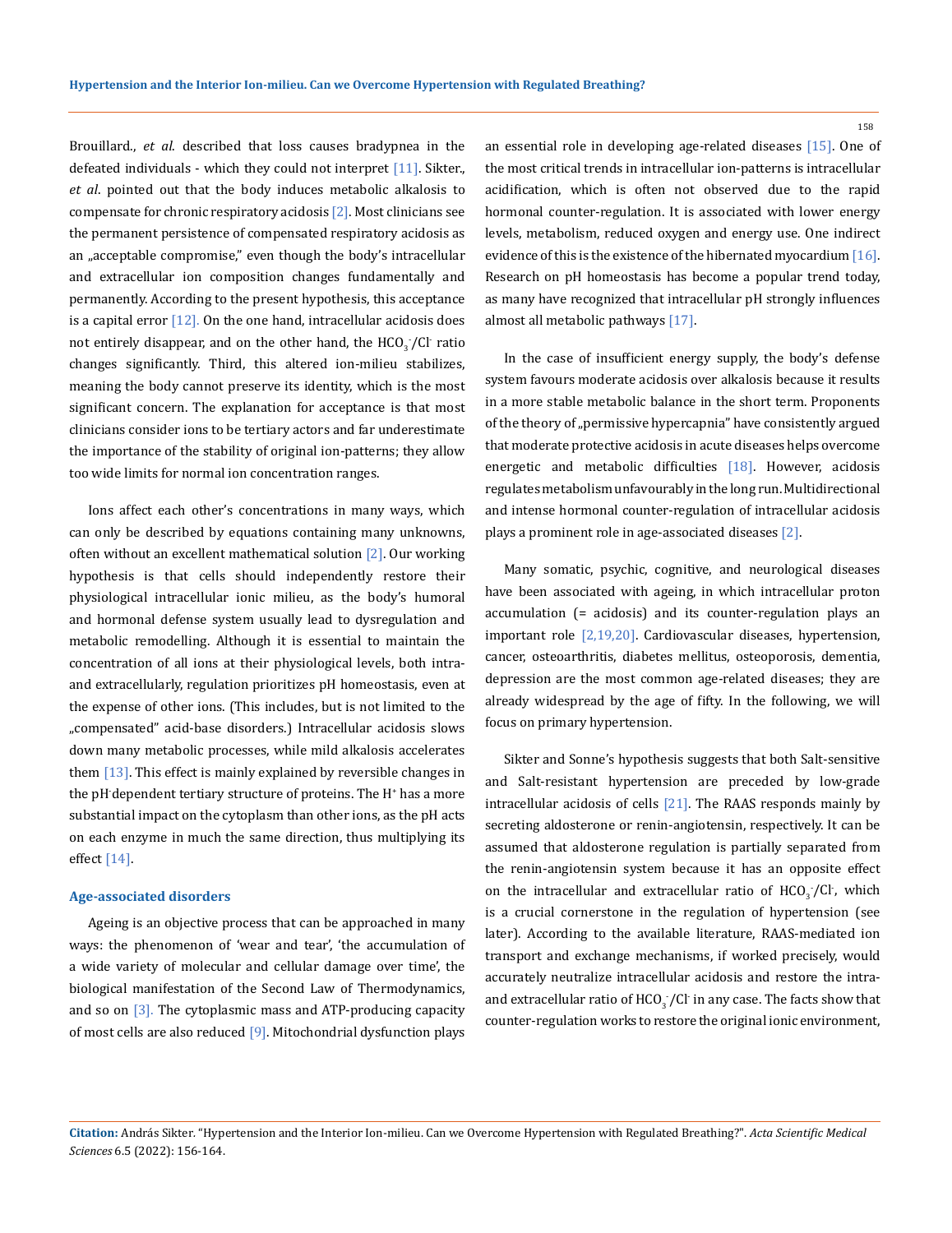which would justify the intracellular ion-pattern as a signalling system hypothesis. In any case, the direction of regulation seems good [9]. However, it does not immediately answer what causes hypertension.

#### **Salt-sensitive hypertension**

As a behavioural scientist, David E. Anderson studied "inhibited breathing" and elevated  $PetCO<sub>2</sub>$  levels for fifty years as possible causes of Salt-sensitive hypertension at the University of California, San Francisco [22]. He has increasingly believed that slowed breathing as a form of behaviour may play a role in the aetiology of Salt-sensitive hypertension. He later realized that increased resting PetCO<sub>2</sub> is a direct cause of Salt-sensitive hypertension. PetCO<sub>2</sub> is also a mediator of psychosomatic pathomechanism. Anderson., *et al*. showed that African American women and men over the age of 50 had significantly higher resting PetCO<sub>2</sub> values than whitepeople, consistent with the fact that Salt-sensitive hypertension is much more common among them [23]. He has written more than 100 articles on the subject; Anderson., *et al*. an experimental study was recently published: human capnometric feedback training permanently reduced blood pressure in the treated group and, despite the small sample size, resulted in a significant difference from the control group  $[24]$ .

According to the hypothesis, Salt-sensitive hypertension occurs when moderate respiratory acidosis induces aldosterone overproduction. It is partly by activating the renin-angiotensin system, partly differently. Aldosterone alkalizes the cytoplasm of the target cells (i.e., vascular smooth muscle cells = VSMCs, left ventricular myocardial cells, renal tubule cells) through their NHE-1 (sodium hydrogen exchange) mechanism [25]. Copious table salt intake promotes the entry of Cl- into cells, followed by Na+ [26]. In respiratory acidosis, the EC/IC Cl- gradient is increased, because the compensatory increase in  $HCO_3^-$  results in a decrease in IC Cl levels. (Intracellularly, the  $HCO_{3}/Cl$  ratio increases simultaneously). In summary, increased Cl- influx to the cytosol is a part of the restoratory motivated mechanism in Salt-sensitive hypertension, as regulation seeks to repair the original  $\text{HCO}_3^{\text{+}}/\text{Cl}$  : rate, but the Na+ follows the Cl- . Evidence of this is that after chronic experimental hypercapnia, the body cannot restore the original ionic milieu after NaCl deprivation [27]. When NaCl was replaced with ammonium chloride after NaCl restriction, its administration

did not increase blood pressure in hypertensive individuals [28]. However, maintaining normal chloride levels would also be extremely important, as low Cl- levels increase cardiovascular risk and mortality [29]. Ionic constellation induced by low-grade chronic hypercapnia may correspond to metabolic syndrome [12].

Prolonged respiratory acidosis elevates mean  $\mathrm{PetCO}_2$  levels and causes low-grade hypercapnia with mild intracellular acidosis, elevated serum and intracellular  $HCO_3^-$  levels. The elevation of bicarbonate levels occurs at the expense of a decrease in Cl- levels [26]. Physiological intracellular Cl levels are markedly lower than extracellular ones, so the percentage decrease in Cl- levels and an increase in the EC/IC Cl- gradient will be significant in chronic respiratory acidosis, facilitating aldosterone-modulated Cl- influx and subsequent Na<sup>+</sup> entry [26]. Intracellular alkalinization plus an increase in intracellular Na<sup>+</sup> lead to hypertrophy of the VSMCs and hypertension [30].

Among those over fifty years of age, low-grade hypercapnia is a widespread phenomenon when the narrowed normal range of PetCO $_2$  (38-42 mmHg) is considered. The prevalence of low-grade hypercapnia may be over 50% over 50 years of age. The most common background is obstructive sleep apnea, chronic obstructive pulmonary disease or obesity hypoventilation syndrome [12]. The correlation between metabolic syndrome and hypertension is very high. There is a significant association between the "freezing" psychic response of stress and metabolic syndrome and Saltsensitive hypertension [12,22,31]. We cannot say that all low-grade hypercapnia, metabolic syndrome, and Salt-sensitive hypertension have a psychological background; nevertheless, psychosomatic pathomechanism may undoubtedly be one of the most decisive causes. Repetitive stress and social defeat may play an essential role in low-grade hypercapnia and, consequently, hypertension [11,22,32].

#### **Salt-resistant hypertension**

It was suggested decades ago that intracellular acidosis plays an essential role in the pathophysiology of hypertension and diabetes [33]. Recently, it was shown that metabolic acidosis could trigger blood pressure elevation in an animal model [34]. Chronic kidney disease (CKD) and age-related decline in renal function lead to intra- and extracellular metabolic acidosis [35]. Due to the

**Citation:** András Sikter*.* "Hypertension and the Interior Ion-milieu. Can we Overcome Hypertension with Regulated Breathing?". *Acta Scientific Medical Sciences* 6.5 (2022): 156-164.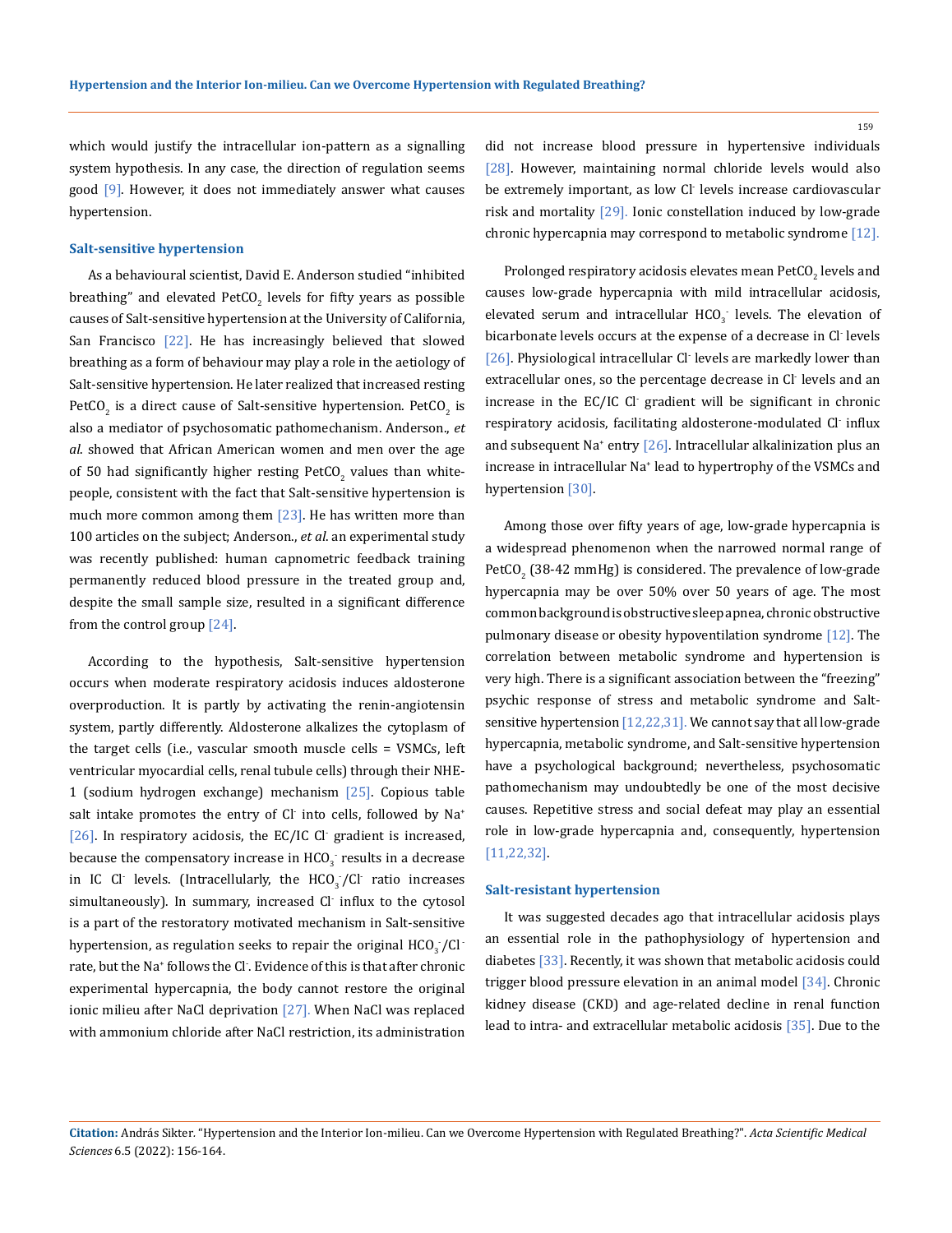lifelong consumption of acidic food, fixed acids accumulate in the cells  $[36]$ . There is also a poorly understood association between mitochondrial ageing, ROS and metabolic acidosis  $[15,34]$ . Thus, Salt-resistant "primary" hypertension is a consequence of RAS activation induced by low-grade intracellular metabolic acidosis, i.e., it is also of renal origin, caused by minimal ion and pH differences that clinicians still believe physiological. Intracellular metabolic acidosis can also be a cause and consequence of kidney damage, generating a vicious circle and exacerbating hypertension [21]. The ion-constellation induced by low-grade chronic intracellular metabolic acidosis may correspond to the exhausting buffer syndrome (EBS), named by Sikter and Sonne [37].

Angiotensin II activates the NBCn1 (sodium-bicarbonate cotransporter) in target cells, especially VSMCs, which transport sodium and bicarbonate to the cytoplasm. Here, it increases the  $HCO_{3}/C$  ratio reduced by intracellular metabolic acidosis [25]. Both aldosterone and angiotensin II regulate the acid-base balance in the target cells and the extracellular space. Both increase renal H+ secretion, but aldosterone also increases the Cl- reabsorption [38]; by contrast, angiotensin II is one of the most potent hormonal stimulators of renal  $HCO_3^-$  reabsorption [39]. While aldosterone increases intracellular Cl- concentration by retaining NaCl via NHE-1 in target cells, angiotensin II decreases it through NBCn1, being Cl and  $HCO_3^-$  concentrations are inversely related. Aldosterone seeks to eliminate respiratory acidosis, while angiotensin II seeks to eliminate metabolic acidosis. Both NHE-1 and NBCn1 reduce H<sup>+</sup> and increase Na $^*$  levels promoting cytosolic alkalosis and Na $^*/$ Ca $^{2+}$ exchange in VSMCs. They enhance the contractility and hypertrophy of small arteries [25,40]. Salt-resistant hypertension is associated with angiotensin II and NCBn1, induced by intracellular metabolic acidosis.

Nephrologists believe CKD accelerates the body's ageing through metabolic acidosis  $[41]$ . The number of studies using sodium bicarbonate therapy to treat renal metabolic acidosis has increased  $[42,43]$ . Bicarbonate therapy appears to be effective even in decreasing the progression of vascular calcification [44]. The administration of bicarbonate in metabolic acidosis is a logical but double-edged sword. Counter-regulation can cause an increase in pCO<sub>2</sub> and intracellular acidosis: CO<sub>2</sub> can enter cells while HCO<sub>3</sub><sup>-</sup> does not  $[45]$ . It may be the reason why there was no reduction in blood pressure due to alkalinizing therapy but a slight increase [46].

### **Testing the hypothesis**

"Primary" hypertension can develop on at least two main pathways, which lead to Salt-sensitive and Salt-resistant hypertension. Based on the above, it seems clear that hormonal regulation responds to the putative (respiratory and metabolic) acidosis giving a specific counter-regulation, which seeks to restore the original intracellular pH and  $HCO_{3}/Cl$  ratio in the target cells. However, in hypertensive patients, the alkalinization does not stop after neutralization of cytoplasm. Why? There may be several possible reasons. Maybe the negative loop feedback of angiotensin II on renin does not work *in vivo* as assumed previously [47]. Perhaps the pH recovery may not be enough to stop feedback, the ratio of  $\text{HCO}_3^{\bullet}$ /Cl·should also be corrected? RAAS regulation can provide the missing Cl<sup>-</sup> or HCO<sub>3</sub> ions into the target cells by only adding excess Na+ , leading to hypertension. The increased H+ load in RAAS-regulated target cells and the consequent increased Na<sup>+</sup> /  $Ca^{2+}$  exchange demonstrated [26,30,40]. Possible that the Na<sup>+</sup> pump cannot remove excess Na<sup>+</sup> effectively due to a genetic or energetic defect [48]. Other reasons are also possible.

Whatever the explanation for this, the cascade mechanism leading to hypertrophy of VSMCs will not start if the IC pH is initially neutral or slightly alkalotic. (In the case the introductory statement is true, the cause of "primary" hypertension is intracellular acidosis). However, no drugs are known to stimulate respiration effectively and in a controllable manner. Capnometric feedback training could be effective in hypertension, especially in Saltsensitive hypertension. The first pilot study has taken place, but it is time- and equipment-intensive, burdensome for both patient and therapist, and therefore unsuitable for widespread treatment, even if it might be successful [24].

Severe nocturnal obstructive sleep apnea is now routinely treated with continuous positive airway pressure (CPAP) therapy. It has been shown that CPAP treatment in obstructive sleep apnea significantly reduces serum aldosterone and angiotensin II levels and blood pressure  $[49,50]$ . We suggest lowering the average pCO<sub>2</sub> below 40 mmHg by CPAP - decreasing blood pressure may be more significant.

From the regulation of the body, we learn that renal function compensates for prolonged respiratory acidosis with metabolic alkalosis while altering the intra- and extracellular

**Citation:** András Sikter*.* "Hypertension and the Interior Ion-milieu. Can we Overcome Hypertension with Regulated Breathing?". *Acta Scientific Medical Sciences* 6.5 (2022): 156-164.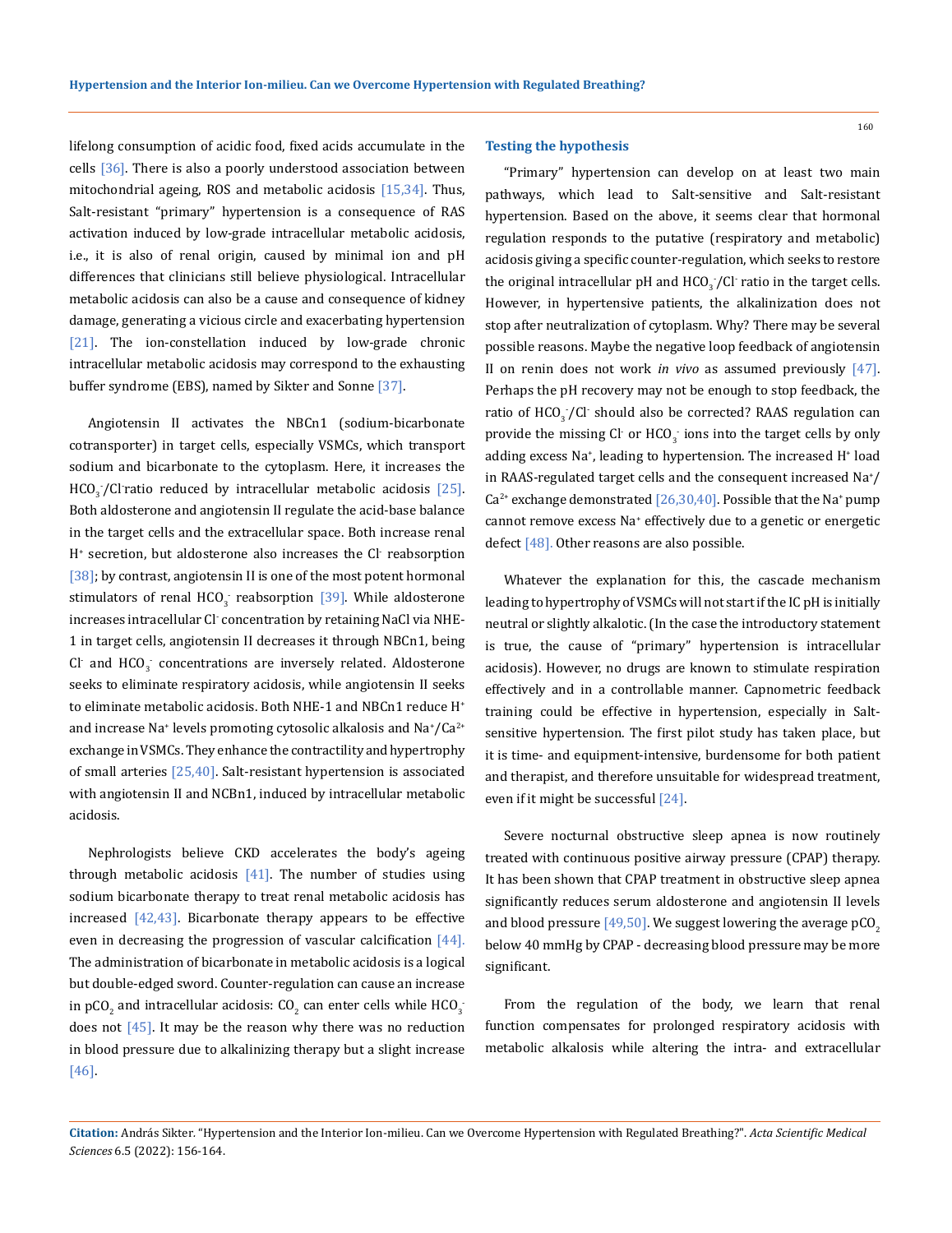ionic environment. We should look at what ions are excreted in the patients' urine during the first days of an experimental hypercapnia training. By returning lost ions orally to restore the initial ionic environment in low-grade respiratory acidosis, we can stimulate respiration and reduce  $PetCO_2$ . Missing ions would recover both extra- and intracellularly. The author of this article is convinced that the ratio of  $H_2PO_4$  /HPO<sub>4</sub><sup>2</sup> ions administered orally affects the respiratory minute volume and  $PetCO_{2}$ . Administering an appropriate phosphate buffer composition can acidify the body, which will react with increased respiration eliminating base excess. This way, we receive a chance to restore the original acid-base and electrolyte status. The ion-combination has a physiological effect in minimal doses (below Recommended Dietary Allowance). After titrating their doses and proportions, the phosphate salts containing salt mixture can effectively eliminate low-grade respiratory acidosis [21]. While the pCO<sub>2</sub> level is decreasing, the intracellular ion milieu normalizes: the phosphate is transported to cells and bones where it is missing. Similarly, other cytoplasmic ions  $(K^*, Mg^{2*}, Zn^{2*}, etc.)$  also find their places, i.e., cells recover from low-grade respiratory acidosis [21].

In the case of Salt-resistant hypertension and metabolic acidosis,  $HCO_3^-$  administration may be a good initial therapy (cf.: Salt-resistant hypertension section). However, bicarbonate therapy elevates intracellular  $pCO_2$  levels [45]. We can attribute that NaHCO $_3$  treatment does not reduce but instead raises blood pressure  $[46]$ . That is why we should supplement the bicarbonate with the described breathing-stimulate phosphate salt mixture combination in the case of metabolic acidosis and Salt-resistant hypertension. Co-administration of the two salt mixtures (using a mix of  $H_2PO_4/HPO_4^2$  and HCO<sub>3</sub> salts) is recommended when metabolic and respiratory acidosis occur together. However, monitoring of ions and  $\mathrm{PetCO}_2$  is essential for testing and curing.

There is a widespread agreement on the harmful cardiovascular effects of excessive phosphate intake. At the same time, phosphate is an essential nutrient with diverse functions. Contrary to claims, its deficiency is common in humans, e.g. osteoporosis also means calcium and phosphate deficiency that we are usually unable to replace. Second, a warning from excessive phosphate intake is justified. Third, "phosphate" does not always mean the same thing. The monovalent  $\rm H_2PO_4^-$  is an  $\rm H^*$  donor, the divalent  $\rm{HPO_4^{2-}}$  is an  $\rm{H^*}$ acceptor, the two together is a phosphate buffer. The two phosphate salts have different metabolic effects, as metabolic vs respiratory acidosis also have opposite effects on serum phosphate levels [37]. However, both chronic, low grade acidosis can cause vascular calcification [37]. Fourth, the proposed salt combination affects metabolism in small doses; the body tolerates the monovalent  $_{2}$ PO<sub>4</sub> ion better because its administration does not increase but decreases serum phosphate levels.

#### **Conclusions**

Assembling the "puzzle pieces" draws the big picture. Claude Bernard suspected that maintaining the permanence of smaller pieces was also necessary for the identity of the entire body. As charged particles have soluble binding to executive enzymes, the ions are excellent for regulation. Phylogenesis has been experimenting for hundreds of millions of years to find the best solution for all species. Each cell has to restore the original ionpattern repeatedly after each change; otherwise, it leads to diseases. At the same time, the regulation is highly malleable, adapting to different living conditions so that many different ion-patterns can be stable and life-saving in the short term. After prolonged existence, the body tends to accept the new ion constellation of its own, which is different from physiological: it has zero chance of functioning well in the long run.

The body puts the homeostasis of the intracellular pH ahead of other ions because of its paramount importance in regulation. Nevertheless, as age progresses, the energy levels of the body/cells show a downward trend, and the metabolism of the cells also is more stable at the pH decreased because it saves energy. Above 50 years, the prevalence of minimal-grade intracellular acidosis already is significant. The body uses hormonal/humoral defense to restore the initial pH and ion-pattern of specific tissues/cells. Nevertheless, there are theoretical and practical obstacles to perfect hormonal defense: the regulation becomes fragmented, and regulatory disturbances occur due to spillover effects.

There are two main pathways for the development of acidosis: chronic respiratory acidosis raises the intracellular  $\mathrm{HCO}_3^{\vphantom{3}}/\mathrm{Cl}$  rate; this ion-pattern and metabolic constellation can correspond to the metabolic syndrome. By contrast, chronic metabolic acidosis increases intracellular Cl<sup>-</sup> concentration decreasing the  $\text{HCO}_3/\text{}$ Cl- ratio; Sikter and Sonne called this condition exhausting buffer syndrome (EBS) [37]. (Respiratory and metabolic acidosis often occur together and overlap.).

**Citation:** András Sikter*.* "Hypertension and the Interior Ion-milieu. Can we Overcome Hypertension with Regulated Breathing?". *Acta Scientific Medical Sciences* 6.5 (2022): 156-164.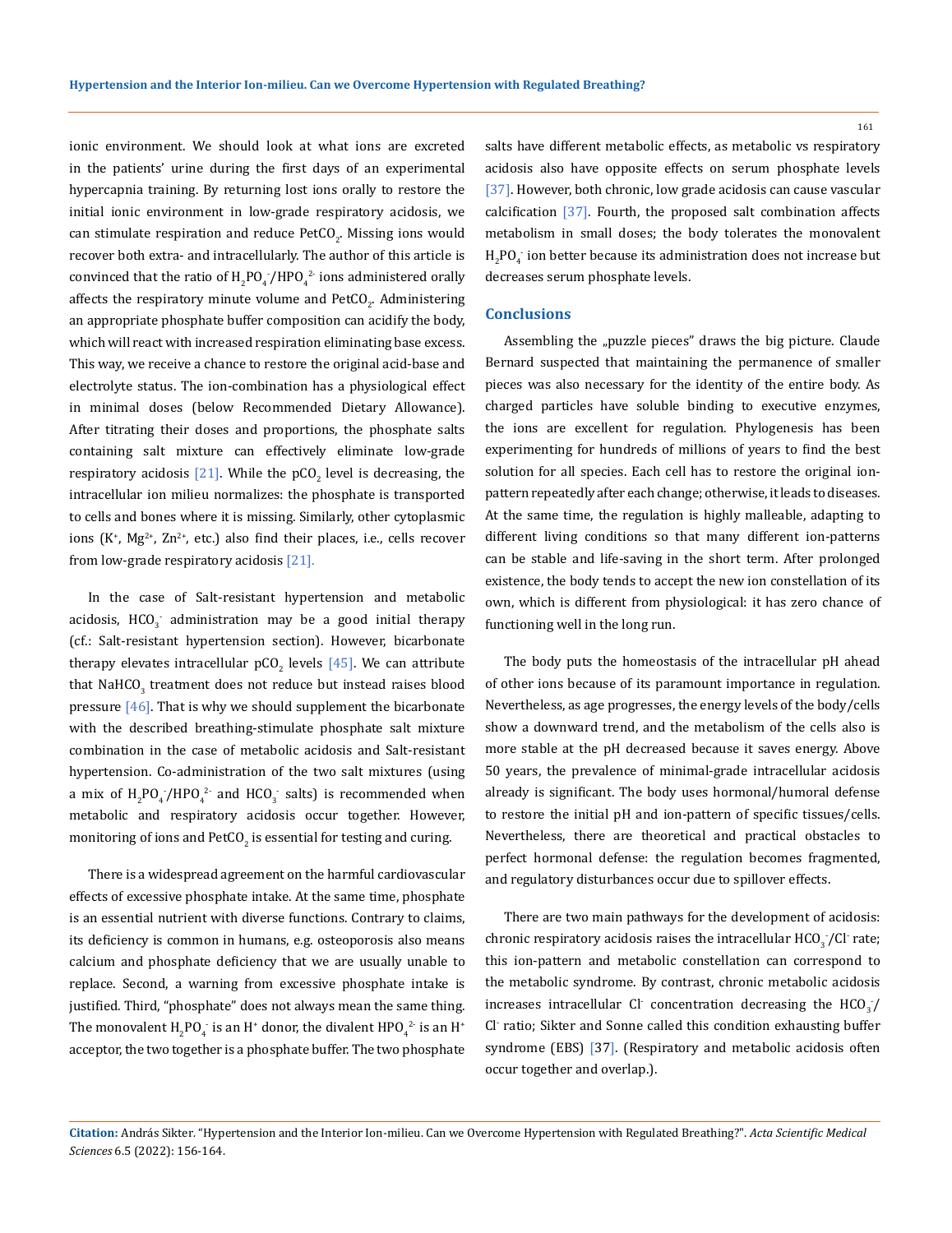It is supposed that "primary" hypertension is triggered by intracellular acidosis. Salt-sensitive hypertension would be started by respiratory acidosis, while Salt-resistant hypertension would be inquired by the presence of intracellular metabolic acidosis. The hormonal counter-regulation protects in a targeted way. In Salt-sensitive hypertension, aldosterone attempts to neutralize the extra- and intracellular pH and restore ion constellation  $c$ reated by respiratory acidosis: target cells remove  $H^*$  while retaining Cl<sup>-</sup>. However, the Cl<sup>-</sup> retention is followed by the Na<sup>+</sup>, which leads to intracellular alkalosis and Ca<sup>2+</sup> retention in VSMCs via a sequence of events: the hypertrophy and increased tone of the small arteries are conditions for hypertension. Angiotensin II protects in a targeted way against the ion constellation caused by metabolic acidosis, transporting  $HCO_3^-$  in the targeted VSMCs and the extracellular space. Although NBCn1 also retains the Na\*, which triggers the cascade of events described leading to increased tone and hypertrophy of the arterioles.

In principle, there may be several reasons why the reninangiotensin-aldosterone system does not function perfectly and intracellular acidosis changes to alkalosis in target cells. If the present hypothesis is true, hypertension will not develop if a mild intracellular alkalosis existed initially. Several previous studies have shown that a sustained increase in tidal volume or a decrease in PetCO<sub>2</sub> levels lowers blood pressure. A reliable, controllable physiological respiratory enhancement method needs to be developed. Respiratory alkalinization may be helpful in the case of Salt-sensitive hypertension. By contrast, in Salt-resistant hypertension, the combined metabolic and respiratory alkalization together may be a solution. When this hypothesis is proven, regulated, controlled breathing might be a key to a long, healthy life.

# **Conflict of Interest**

The author declares to have no conflict of interest.

# **Acknowledgements**

The author would like to thank Ms Krisztina Toth for proofreading the manuscript.

### **Bibliography**

1. [Bruton A and Holgate ST. "Hypocapnia and asthma: a](https://doi.org/10.1378/chest.127.5.1808) [mechanism for breathing retraining?".](https://doi.org/10.1378/chest.127.5.1808) *Chest* 127.5 (2005): [1808-1811.](https://doi.org/10.1378/chest.127.5.1808)

- 2. Sikter A., *et al*[. "New aspects in the pathomechanism](https://pubmed.ncbi.nlm.nih.gov/29306907/)  [of diseases of civilization, particularly psychosomatic](https://pubmed.ncbi.nlm.nih.gov/29306907/)  [disorders. Part 1. Theoretical background of a hypothesis".](https://pubmed.ncbi.nlm.nih.gov/29306907/)  *[Neuropsychopharmacologia Hungarica](https://pubmed.ncbi.nlm.nih.gov/29306907/)* 19.2 (2017): 95-105.
- 3. [Hayflick L. "Entropy explains aging, genetic determinism](https://doi.org/10.1371/journal.pgen.0030220)  [explains longevity, and undefined terminology explains](https://doi.org/10.1371/journal.pgen.0030220)  [misunderstanding both". \(Editorial\)](https://doi.org/10.1371/journal.pgen.0030220) *PLoS Genetics* 3.12 [\(2007\): e220.](https://doi.org/10.1371/journal.pgen.0030220)
- 4. [Goldstein DS and Kopin IJ. "Evolution of concept of stress".](https://doi.org/10.1080/10253890701288935)  *Stress* [10 \(2007\): 109-120.](https://doi.org/10.1080/10253890701288935)
- 5. [Bitman-Lotan E and Orian A. "Nuclear organization and](https://doi.org/10.1007/s00018-020-03731-4)  [regulation of the differentiated state".](https://doi.org/10.1007/s00018-020-03731-4) *Cellular and Molecular Life Sciences* [78.7 \(2021\): 3141-3158.](https://doi.org/10.1007/s00018-020-03731-4)
- 6. [Fisher AG. "Cellular identity and lineage choice".](https://doi.org/10.1038/nri958) *Nature [Reviews Immunology](https://doi.org/10.1038/nri958)* 2.12 (2002): 977-982.
- 7. [Orlov SN and Hamet P. "Intracellular monovalent ions as](https://doi.org/10.1007/s00232-006-0857-9)  second messengers". *[The Journal of Membrane Biology](https://doi.org/10.1007/s00232-006-0857-9)* 210.3 [\(2006\): 161-172.](https://doi.org/10.1007/s00232-006-0857-9)
- 8. Newton AC., *et al*. "Second messengers". *[Cold Spring Harbor](https://doi.org/%20DOI:%2010.1101/cshperspect.a005926)  [Perspectives in Biology](https://doi.org/%20DOI:%2010.1101/cshperspect.a005926)* 8.8 (2016): a005926.
- 9. [Sikter A. "Psychosomatic molecular mechanisms of metabolic](https://doi.org/10.31080/ASMS.2020.04.0509)  [syndrome and type 2 diabetes. Part 1. A theory for modelizing](https://doi.org/10.31080/ASMS.2020.04.0509)  the cytoplasm and diseases". *[Acta Scientific Medical Sciences](https://doi.org/10.31080/ASMS.2020.04.0509)* [4.1 \(2020\): 124-140.](https://doi.org/10.31080/ASMS.2020.04.0509)
- 10. [McEwen BS and Stellar E. "Stress, adaptation and the individual.](https://pubmed.ncbi.nlm.nih.gov/8379800/)  Mechanisms leading to disease". *[Archives of Internal Medicine](https://pubmed.ncbi.nlm.nih.gov/8379800/)*  [153 \(1993\): 2093-2101.](https://pubmed.ncbi.nlm.nih.gov/8379800/)
- 11. Brouillard C., *et al*[. "Long-lasting bradypnea by repeated social](https://doi.org/10.1152/ajpregu.00021.2016)  defeat". *[American Journal of Physiology-Regulatory, Integrative](https://doi.org/10.1152/ajpregu.00021.2016)  [and Comparative Physiology](https://doi.org/10.1152/ajpregu.00021.2016)* 311 (2016): R352-364.
- 12. Sikter A., *et al*[. "New aspects in the pathomechanism of](https://pubmed.ncbi.nlm.nih.gov/29306907/)  [diseases of civilization, particularly psychosomatic disorders.](https://pubmed.ncbi.nlm.nih.gov/29306907/)  [Part 2. Chronic hypocapnia and hypercapnia in the medical](https://pubmed.ncbi.nlm.nih.gov/29306907/)  practice". *[Neuropsychopharmacologia Hungarica](https://pubmed.ncbi.nlm.nih.gov/29306907/)* 19.3 (2017): [159-169.](https://pubmed.ncbi.nlm.nih.gov/29306907/)
- 13. [Relman AS. "Metabolic consequences of acid-base disorders".](https://doi.org/10.1038/ki.1972.46)  *[Kidney International](https://doi.org/10.1038/ki.1972.46)* 1 (1972): 347-359.
- 14. [Sikter A. "Hypocapnia and mental stress can trigger vicious](https://pubmed.ncbi.nlm.nih.gov/30131453/)  [circles in critically ill patients due to energy imbalance:](https://pubmed.ncbi.nlm.nih.gov/30131453/)  [a hypothesis presented through cardiogenic pulmonary](https://pubmed.ncbi.nlm.nih.gov/30131453/)  oedema". *[Neuropsychopharmacologia Hungarica](https://pubmed.ncbi.nlm.nih.gov/30131453/)* 20.2 (2018): [65-74.](https://pubmed.ncbi.nlm.nih.gov/30131453/)

**Citation:** András Sikter*.* "Hypertension and the Interior Ion-milieu. Can we Overcome Hypertension with Regulated Breathing?". *Acta Scientific Medical Sciences* 6.5 (2022): 156-164.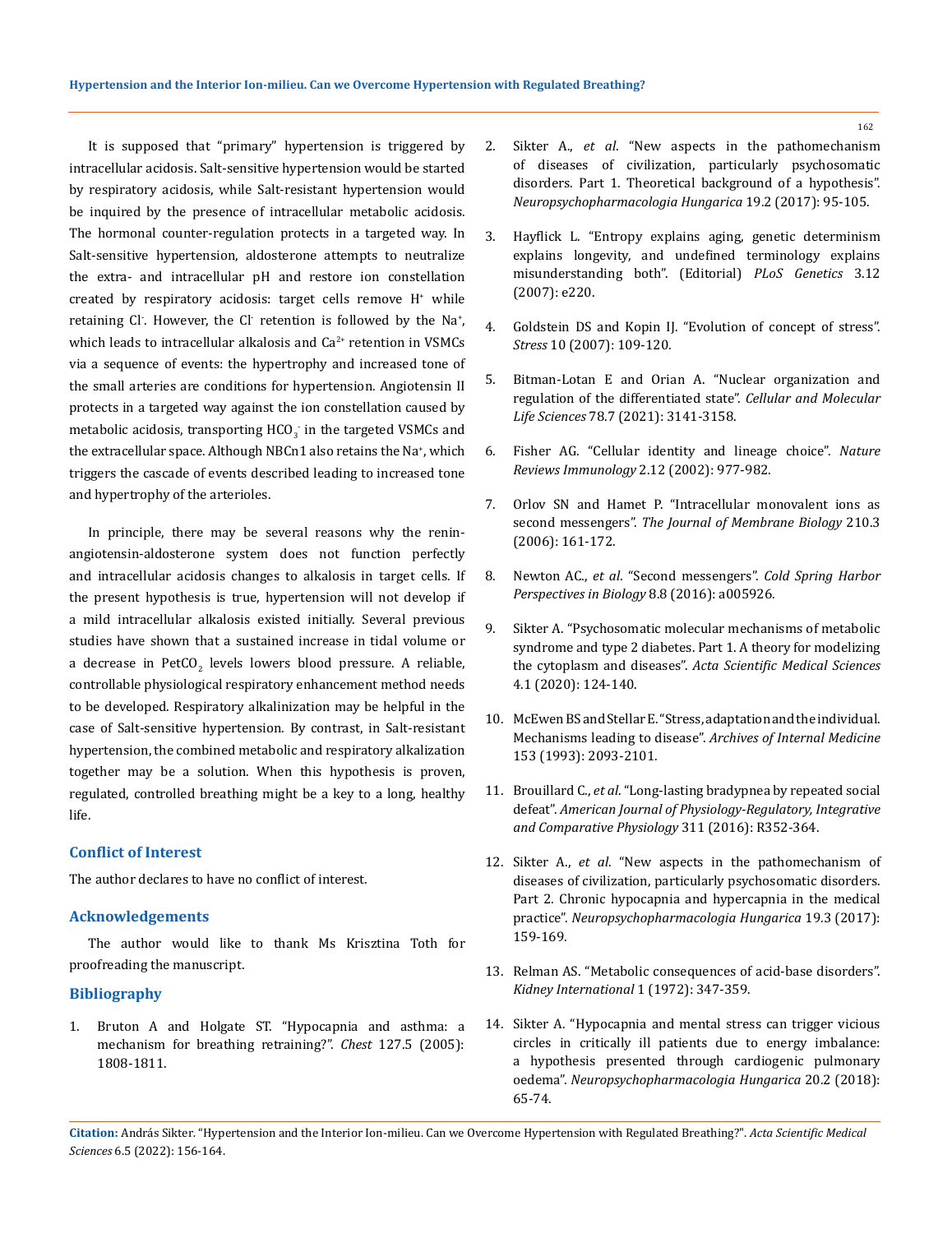- 15. Panel M., *et al*[. "Mitochondria and aging: A role for the](https://doi.org/10.1111/acel.12793)  [mitochondrial transition pore?".](https://doi.org/10.1111/acel.12793) *Aging Cell* 17.4 (2018): [e12793.](https://doi.org/10.1111/acel.12793)
- 16. Peuhkurinen KJ. "Ischemic heart disease at the cellular level". *IJBEM* 2.1 (2000): 1-9.
- 17. Deprez MA., *et al*[. "pH homeostasis links the nutrient sensing](https://doi.org/10.15698/mic2018.03.618)  [PKA/TORC1/Sch9 ménage-à-trois to stress tolerance and](https://doi.org/10.15698/mic2018.03.618)  longevity". *Microbial Cell* [5.3 \(2018\): 119-136.](https://doi.org/10.15698/mic2018.03.618)
- 18. Laffey JG., *et al*[. "Therapeutic hypercapnia reduces pulmonary](https://doi.org/10.1164/ajrccm.162.6.2003066)  [and systemic injury following In Vivo lung reperfusion".](https://doi.org/10.1164/ajrccm.162.6.2003066)  *[American Journal of Respiratory and Critical Care Medicine](https://doi.org/10.1164/ajrccm.162.6.2003066)* 162 [\(2000\): 2287-2294.](https://doi.org/10.1164/ajrccm.162.6.2003066)
- 19. [Jaul E and Barron J. "Age-related diseases and clinical and](https://doi.org/10.3389/fpubh.2017.00335)  [public health implications for the 85 years old and over](https://doi.org/10.3389/fpubh.2017.00335)  population". *[Frontiers in Public Health](https://doi.org/10.3389/fpubh.2017.00335)* 5 (2017): 335.
- 20. Osanai T., *et al*[. "Intracellular protons accelerate aging](https://doi.org/10.1002/jcb.27302)  [and switch on aging hallmarks in mice".](https://doi.org/10.1002/jcb.27302) *Journal of Cellular Biochemistry* [119.12 \(2018\): 9825-9837.](https://doi.org/10.1002/jcb.27302)
- 21. [Sikter A and Sonne C. "Is the Primary Aetiology of Hypertension](https://doi.org/10.31080/ASMS.2020.05.0974)  [Unknown? Novel Views on Previous Assumptions".](https://doi.org/10.31080/ASMS.2020.05.0974) *Acta [Scientific Medical Sciences](https://doi.org/10.31080/ASMS.2020.05.0974)* 5.8 (2021): 47-53.
- 22. [Anderson DE and Brady JV. "Preavoidance blood pressure](https://doi.org/10.1126/science.172.3983.595)  [elevations accompanied by heart rate decreases in the dog".](https://doi.org/10.1126/science.172.3983.595)  *Science* [172.3983 \(1971\): 595-597.](https://doi.org/10.1126/science.172.3983.595)
- 23. Anderson DE., *et al*[. "Racial differences in resting end-tidal](https://doi.org/10.1016/s0895-7061(01)02163-x)  [CO2 and circulating sodium pump inhibitor".](https://doi.org/10.1016/s0895-7061(01)02163-x) *American Journal of Hypertension* [14 \(2001\): 761-767.](https://doi.org/10.1016/s0895-7061(01)02163-x)
- 24. Anderson DE., *et al*[. "Capnometric feedback training decreases](https://doi.org/10.1186/s12872-021-02240-x)  [24-h blood pressure in hypertensive postmenopausal women".](https://doi.org/10.1186/s12872-021-02240-x)  *[BMC Cardiovascular Disorder](https://doi.org/10.1186/s12872-021-02240-x)* 21.1 (2021): 447.
- 25. Rosskopf D., *et al*[. "Membrane sodium-proton exchange and](https://doi.org/10.1161/01.hyp.21.5.607)  [primary hypertension".](https://doi.org/10.1161/01.hyp.21.5.607) *Hypertension* 21 (1993): 607-617.
- 26. [Chipperfield AR and Harper AA. "Chloride in smooth muscle".](https://doi.org/10.1016/s0079-6107(00)00024-9)  *[Progress in Biophysics and Molecular Biology](https://doi.org/10.1016/s0079-6107(00)00024-9)* 74.3-5 (2006): [175-221.](https://doi.org/10.1016/s0079-6107(00)00024-9)
- 27. Schwartz WB., *et al*[. "Effects of chronic hypercapnia on](https://doi.org/10.1172/JCI104354)  [electrolyte and acid-base equilibrium. II. Recovery, with](https://doi.org/10.1172/JCI104354)  [special reference to the influence of chloride intake".](https://doi.org/10.1172/JCI104354) *Journal of [Clinical Investigation](https://doi.org/10.1172/JCI104354)* 40.7 (1961): 1238-1249.
- 28. Grollman A., *et al*[. "Sodium restriction in the diet for](https://jamanetwork.com/journals/jama/article-abstract/276238)  hypertension". *JAMA* [129.8 \(1945\): 533-537.](https://jamanetwork.com/journals/jama/article-abstract/276238)
- 29. McCallum L., *et al*[. "The hidden hand of chloride in](https://doi.org/10.1007/s00424-015-1690-8)  hypertension". *Pflugers Arch* [467.3 \(2015\): 595-603.](https://doi.org/10.1007/s00424-015-1690-8)
- 30. [Rosendorff C. "The renin-angiotensin system and vascular](https://doi.org/10.1016/s0735-1097(96)00251-3)  hypertrophy". *JACC* [28.4 \(1996\): 803-812.](https://doi.org/10.1016/s0735-1097(96)00251-3)
- 31. [Ghike SM. "Metabolic syndrome A truly psychosomatic](https://doi.org/10.1016/j.mehy.2016.10.015)  [disorder? A global hypothesis".](https://doi.org/10.1016/j.mehy.2016.10.015) *Medical Hypotheses* 97 (2016): [46-53.](https://doi.org/10.1016/j.mehy.2016.10.015)
- 32. Santos MA., *et al*[. "Emotional stress evaluation of patients with](https://doi.org/10.1055/s-0036-1586251)  [moderate and severe sleep apnea syndrome".](https://doi.org/10.1055/s-0036-1586251) *International [Archives of Otorhinolaryngology](https://doi.org/10.1055/s-0036-1586251)* 21.1 (2017): 28-32.
- 33. Resnick LM., *et al*[. "Intracellular pH in human and experimental](https://doi.org/10.1073/pnas.84.21.7663)  hypertension". *[Proceedings of the National Academy of Sciences](https://doi.org/10.1073/pnas.84.21.7663)  [of the United States of America](https://doi.org/10.1073/pnas.84.21.7663)* 84.21 (1987): 7663-7667.
- 34. Aryal D., *et al*[. "Chronic metabolic acidosis elicits hypertension](https://doi.org/10.3390/antiox10010002)  [via upregulation of intrarenal angiotensin II and induction of](https://doi.org/10.3390/antiox10010002)  oxidative stress". *[Antioxidants \(Basel\)](https://doi.org/10.3390/antiox10010002)* 10.1 (2021): 2.
- 35. [Frassetto L and Sebastian A. "Age and systemic acid](https://doi.org/10.1093/gerona/51a.1.b91)[base equilibrium: analysis of published data".](https://doi.org/10.1093/gerona/51a.1.b91) *Journals of [Gerontology, Series A: Biological Sciences and Medical Sciences](https://doi.org/10.1093/gerona/51a.1.b91)*  [51.1 \(1996\): B91-99.](https://doi.org/10.1093/gerona/51a.1.b91)
- 36. [Adeva MM and Souto G. "Diet-induced metabolic acidosis".](https://doi.org/10.1016/j.clnu.2011.03.008)  *Clinical Nutrition* [30.4 \(2011\): 416-421.](https://doi.org/10.1016/j.clnu.2011.03.008)
- 37. [Sikter A and Sonne C. "A new hypothesis on vascular](https://www.researchgate.net/publication/350788103_A_new_hypothesis_on_vascular_calcification_the_exhausting_buffer_syndrome_EBS)  [calcification: the exhausting buffer syndrome \(EBS\)".](https://www.researchgate.net/publication/350788103_A_new_hypothesis_on_vascular_calcification_the_exhausting_buffer_syndrome_EBS)  *[Neuropsychopharmacologia Hungarica](https://www.researchgate.net/publication/350788103_A_new_hypothesis_on_vascular_calcification_the_exhausting_buffer_syndrome_EBS)* 23.1 (2021): 215-220.
- 38. [Wagner CA. "Effect of Mineralocorticoids on Acid-Base](https://doi.org/10.1159/000368266)  Balance". *[Nephron Physiology](https://doi.org/10.1159/000368266)* 128 (2014): 26-34.
- 39. Zhou Y., *et al*[. "Effects of angiotensin II on the CO2 dependence](https://doi.org/10.1152/ajprenal.00287.2005)  [of HCO3- reabsorption by the rabbit S2 renal proximal tubule".](https://doi.org/10.1152/ajprenal.00287.2005)  *[American Journal of Physiology - Renal Physiology](https://doi.org/10.1152/ajprenal.00287.2005)* 290.3 [\(2006\): F666-673.](https://doi.org/10.1152/ajprenal.00287.2005)
- 40. Wakabayashi I., *et al*[. "Intracellular pH as a determinant of](https://doi.org/10.1159/000091235)  [vascular smooth muscle function".](https://doi.org/10.1159/000091235) *Journal of Vascular Research* [43.3 \(2006\): 238-250.](https://doi.org/10.1159/000091235)
- 41. [Melamed ML and Raphael KL. "Metabolic Acidosis in CKD: A](https://doi.org/10.1016/j.xkme.2020.12.006)  [Review of Recent Findings".](https://doi.org/10.1016/j.xkme.2020.12.006) *Kidney Medicine* 3.2 (2021): 267- [277.](https://doi.org/10.1016/j.xkme.2020.12.006)

**Citation:** András Sikter*.* "Hypertension and the Interior Ion-milieu. Can we Overcome Hypertension with Regulated Breathing?". *Acta Scientific Medical Sciences* 6.5 (2022): 156-164.